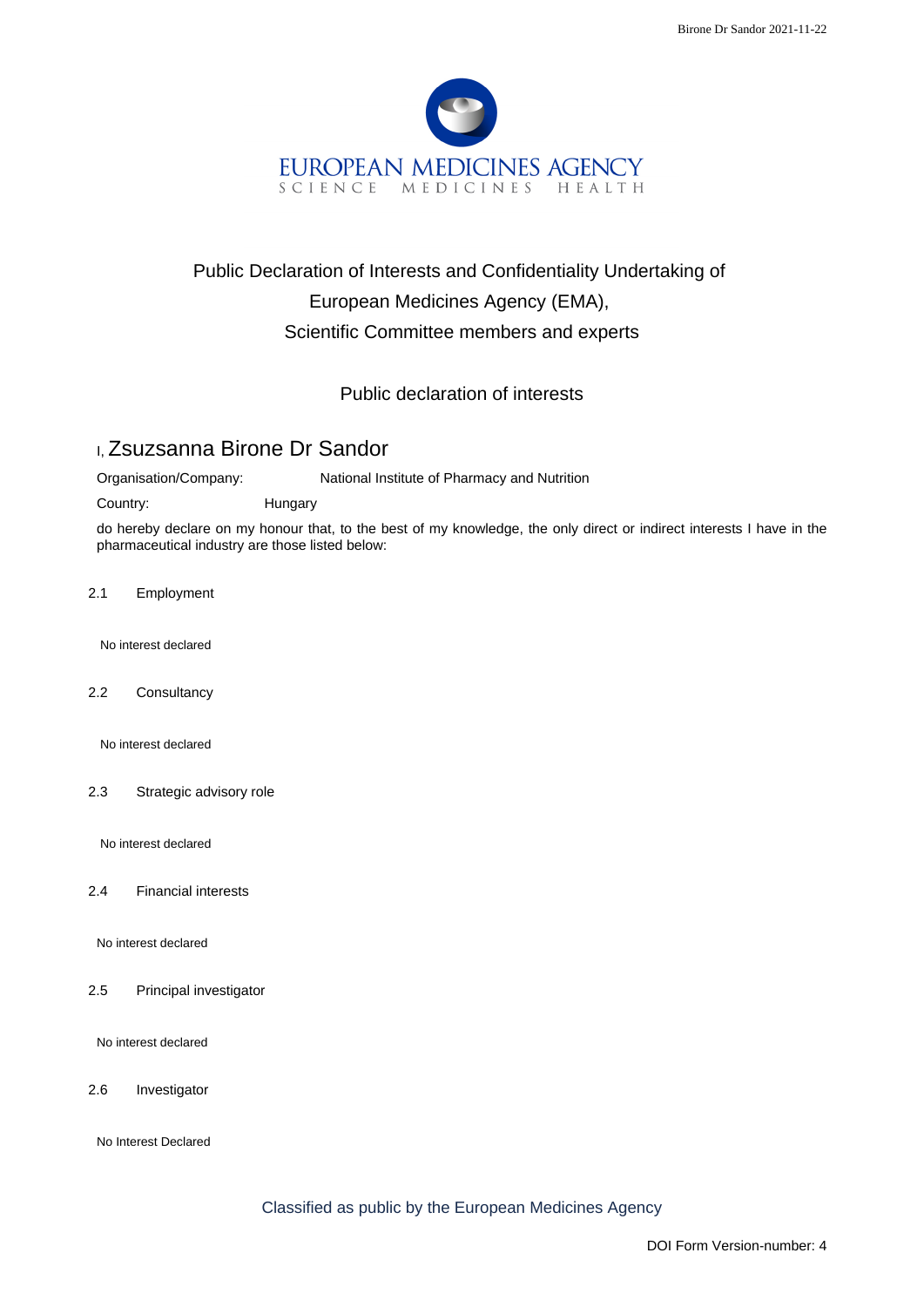2.7 Grant / Funding to organisation /institution

No interest declared

2.8 Close family member interest

No interest declared

2.9 Repurposing of a medicinal product

No interest declared

2.10 Any other interests or facts

No other interest or facts.

2.11 Committee for Advanced Therapies (CAT) member or alternate

Not a CAT member or alternate

## CONFIDENTIALITY UNDERTAKING

In view of the following definitions:

"EMA Activities" encompass any meeting (including meeting preparation and follow-up, associated discussion or any other related activity) of the European Medicines Agency's Management Board, Committees, Working Parties, Expert Groups, or any other such meeting; work as an expert on assessments; work as an expert on guidance development.

"Confidential Information" means all information, facts, data and any other matters of which I acquire knowledge, either directly or indirectly, as a result of my EMA Activities.

"Confidential Documents" mean all drafts, preparatory information, documents and any other material, together with any information contained therein, to which I have access, either directly or indirectly, as a result of my participation in EMA Activities. Furthermore, any records or notes made by me relating to Confidential Information or Confidential Documents shall be treated as Confidential Documents.

I understand that I may be invited to participate either directly or indirectly in certain EMA activities and hereby undertake:

- To treat all Confidential Information and Confidential Documents under conditions of strict confidentiality as long as the information or document has not been made public/is not in the public domain.
- Not to disclose (or authorise any other person to disclose) in any way to any third party any Confidential Information or Confidential Document.
- Not to use (or authorise any other person to use) any Confidential Information or Confidential Document other than for the purposes of my work in connection with EMA activities.
- To dispose of Confidential Documents as confidential material as soon as I have no further use for them.
- When expressing views to clearly indicate that the views are my own if acting in my own capacity or those of the EMA, Committee, Working Party, Expert Group or other group if acting on behalf that group.
- Not to disclose any commercially confidential information.

This undertaking shall not be limited in time, but shall not apply to any document or information that I can reasonably

Classified as public by the European Medicines Agency